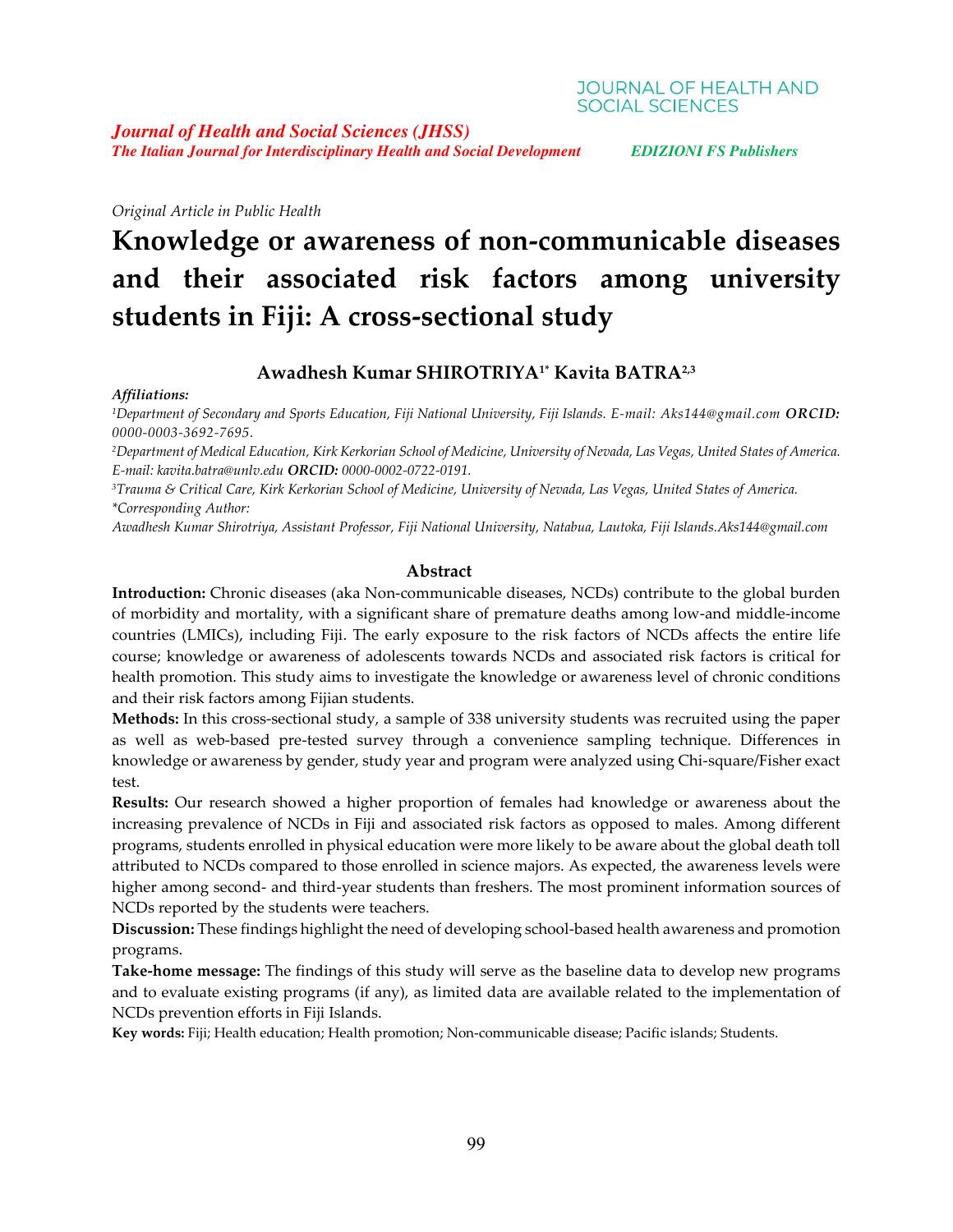**Cite this paper as:** Shirotriya AK, Batra K. Knowledge or awareness of non-communicable diseases and their associated risk factors among university students in Fiji: A cross-sectional study. J Health Soc Sci. 2022;7(1):99-113. Doi: 10.19204/2022/KNWL7.

Received: 15 February 2022; Accepted: 15 March 2022; Published: 15 March 2022

#### **INTRODUCTION**

Non-communicable diseases (NCDs) contribute to the global burden of morbidity and mortality, with a significant share of premature deaths among low-and middle-income countries (LMICs) [1]. NCDs have a far-ranging impact on health, which translates into the higher healthcare cost associated with it [2]. Reportedly, four major types of NCDs, including cardiovascular diseases, diabetes mellitus, chronic respiratory disease, and cancers affect every 4 in 5 people, with over 75% of deaths occurring in LMICs alone [1–3]. The impact is more pronounced in the Pacific islands (e.g., Fiji Islands) with more than threequarters of annual deaths attributing to NCDs [1,2]. According to recent evidence, the mortality rate due to diabetes alone was 188 deaths per 100,000 Fijian population in 2018 [4]. The life expectancy has been reduced significantly over the past decade due to the increased burden of non-communicable diseases in the Fiji Islands [5]. The associated risk factors of NCDs include aging, unhealthy food, sedentary lifestyle, high blood pressure, hyperglycemia, hypercholesterolemia, and obesity [6]. These factors are highly prevalent and predispose Fijians to NCDs early in life leading to premature mortality [5,7]. Besides the high prevalence of risk factors, healthcare access barriers, socio-economic conditions, cultural constraints, and fragmented healthcare systems are the additional challenges widely dispersed among LMICs and Fiji is one of them [3,8]. To address these issues, the World Health Organization (WHO) developed an action plan for the global strategy for prevention and control of NCDs. Promoting research related to the prevention and control of NCDs among geographical units with a higher burden of NCDs was one of the overarching goals of that action plan [9].

Fiji has one of the highest rates of NCDs across the world, with significant mortality among adults under 60 years resulting in greater disability-adjusted life years (DALY) and years of potential life lost [10,11]. The key drivers associated with premature mortality include adverse behaviours and lifestyle factors, particularly substance use and poor diet among adolescents [12]. According to the mounting evidence, nearly 3/4<sup>th</sup> of the premature deaths occurring in adulthood are the result of unhealthy behaviors initiated during childhood or adolescence [13,14]. Early exposure to the risk factors affects the entire life course, therefore the health of current and future generations should be prioritized [13,14]. It is critical to develop targeted interventions to raise awareness about NCDs and their associated risk factors among younger adults. To achieve this goal, the collection of the baseline data will be helpful to inform future health promotion programs and policies. Till today, there is a lack of evidence related to the knowledge and awareness of NCDs and associated risk factors among Fijian students, which the current study endeavors to assess.

This study aims to investigate the knowledge or awareness level of chronic conditions and their risk factors among Fijian students. The findings of this study will serve as the baseline data to develop new programs and to evaluate existing programs (if any), as limited data are available related to the implementation of NCDs prevention efforts in Fiji Islands.

## **METHODS**

#### *Study design, participants, and sampling*

This was an exploratory and cross-sectional study, conducted during March-November 2020 in the Fiji National University, Lautoka campus. Full-time scholar and day scholar students of Bachelor of Education -Secondary and Primary (B. Ed.), Bachelor of Science (BSc). and Trade Diploma in Sports Science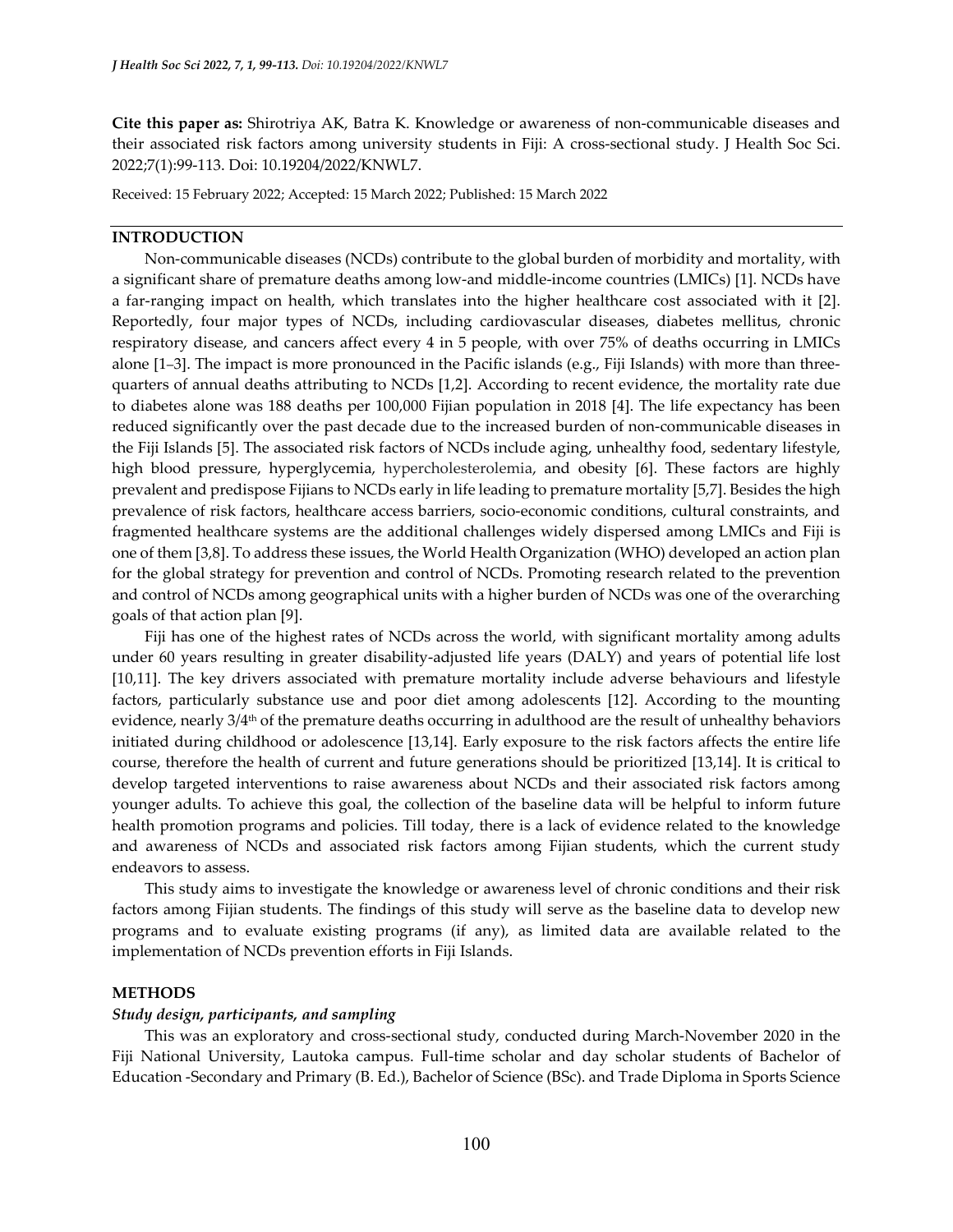students were invited to participate in the survey. Participants representing all three years from different majors were included. A convenience sampling was utilized to recruit the sample of university students. *Study instruments*

The survey questionnaire had four sections with a total of 42 questions. The first section of the questionnaire included demographic questions, e.g. age, gender, years of study, nature of the physical activity, and lifestyle habits, etc. The second section was designed to assess student's knowledge and awareness regarding general information on NCDs. The last two sections included questions related to knowledge and awareness of risk factors and management of NCDs, respectively. The questionnaire was adapted according to the latest information available on the Government websites and the Ministry of Health and Medical Services, Fiji [15–17]. The face and content validity of the survey was assessed by subject matter experts (SMEs) and several iterations of the survey were made before the finalization of the survey tool. Since this survey was not based on theoretical constructs, construct validation was not performed. Pre-testing of the survey by investigators and a few students was conducted before the dissemination. The data were collected primarily through paper-based survey. The survey copies were distributed to the students during class sessions after taking approval from lecturers. To maximize the sample size, we also used an electronic version of this survey through Google form to recruit participants from campuses other than the Principal Investigators' location.

#### *Data analysis*

Participants' responses were first preprocessed and then exported to IBM SPSS version 27.0 (IBM Corp. Armonk, NY, USA) for statistical analyses. Incomplete responses and those with invalid data entries were excluded. Mean and standard deviation was used to represent continuous variables. Counts and proportions were used to express categorical variables. Confidence intervals of proportion were calculated and p values less than 0.05 were considered statistically significant. Chi-square/Fisher exact test was conducted wherever appropriate. Sample size estimation of chi-square test was conducted through G\* Power software packages using Cohen's medium effect size of 0.3 at the power of 99% [18,19]. The minimum sample required was 297 and after factoring in 15% of missing (n=45), the final sample required was 342 participants. The final sample size was deemed appropriate to investigate hypothesized effects. *Ethical aspects*

Approval for conducting this study was obtained from the Committee on Human Research Subjects (CHRS# 3-20, March 24, 2020), Fiji National University, Fiji Islands. The ethics committee reviewed/approved this study protocol, participant information sheet (PIS), informed consent form, and the survey questionnaire. All study participants were requested to sign the informed consent to confirm their willingness to participate by answering an agree/disagree question at the start of the survey. Informed consent included detailed information related to the aim and significance of the study so that participants could make an informed choice about whether to participate or withdraw at any time if he/she so wished.

#### **RESULTS**

A total of 338 participants participated in the study, of whom 71% were females and the rest were males. The proportion of students by the current year of study was comparable across first, second, and final years (Table 1). More than 50% of participants were *iTaukei, with* 42.60% being Indo-Fijians. The detailed demographic profile of the respondents can be seen in Table 1.

| Variable | Groups        | $n$ (%)   | 95% CI (LCL,<br>UCL. |
|----------|---------------|-----------|----------------------|
| Age      | $16-20$ years | 152(45.0) | 39.5, 50.5           |

**Table 1.** Summary statistics of the study population (*n* = 338).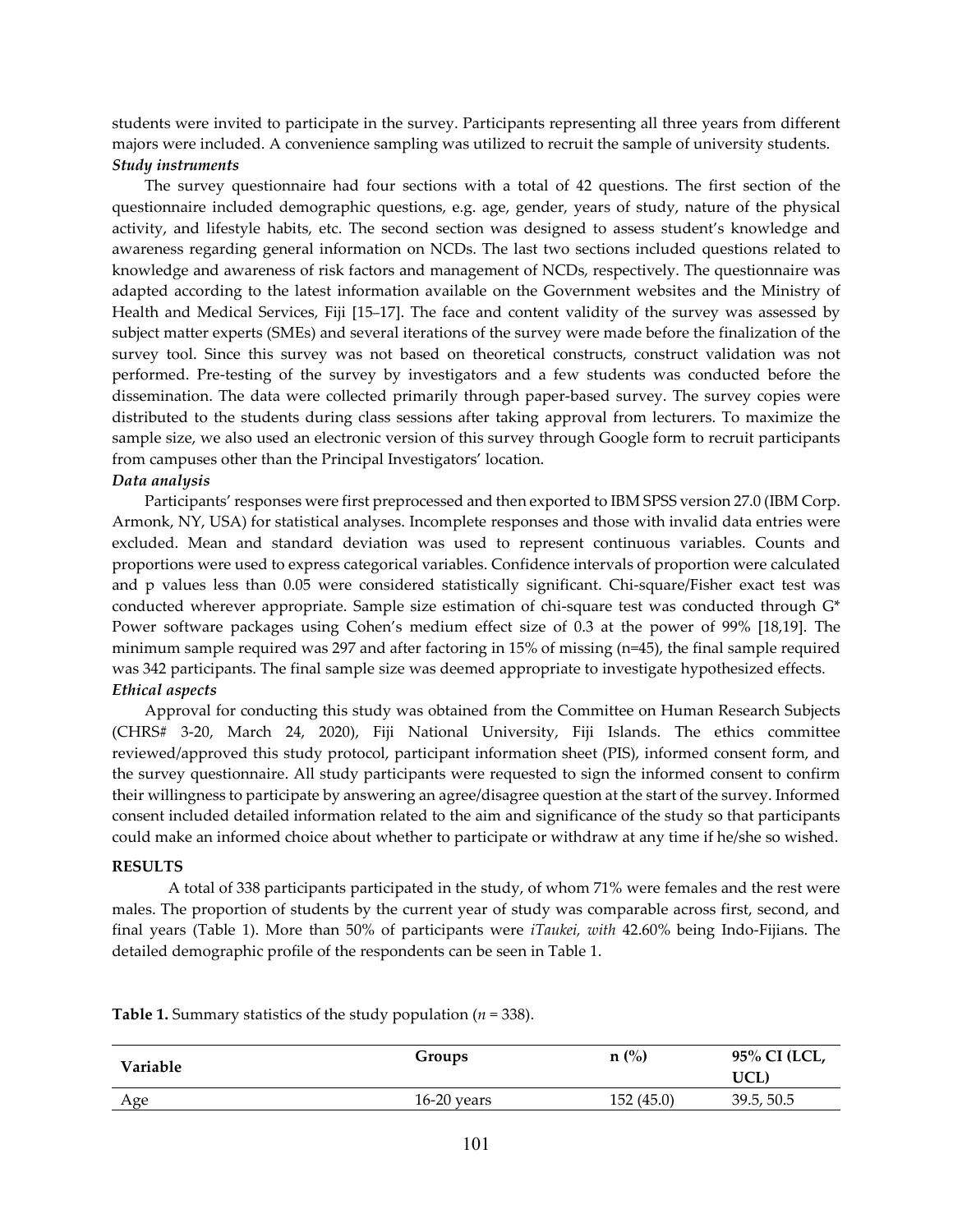|                                     | Above 20 years               | 186 (55.0) | 49.5, 60.4 |
|-------------------------------------|------------------------------|------------|------------|
| Gender                              | Female                       | 240 (71.0) | 65.8, 75.7 |
|                                     | Male                         | 98 (29.0)  | 24.2, 34.1 |
|                                     | I-taukei                     | 190 (56.2) | 50.7, 61.5 |
|                                     | Ind-Fijian (Fijians of       | 144 (42.6) | 37.2, 48.0 |
| Ethnicity                           | Indian descent)              |            |            |
|                                     | Others (Samoan               | 4(1.2)     | 0.3, 3.0   |
|                                     | minorities)                  |            |            |
|                                     | <b>Bachelor of Education</b> | 218 (64.5) | 59.1, 69.6 |
|                                     | $(B.Ed.)$ *                  |            |            |
|                                     | Bachelor of Education,       | 53 (15.7)  | 11.9, 20.0 |
| Degree Program                      | Physical Education           |            |            |
|                                     | <b>Bachelor of Science</b>   | 50(14.8)   | 11.1, 19.0 |
|                                     | Others**                     | 17(5.0)    | 2.0, 7.0   |
|                                     | First year                   | 113 (33.4) | 28.4, 38.7 |
| Year of Study                       | Second year                  | 113 (33.4) | 28.4, 38.7 |
|                                     | Third/Final year             | 112 (33.1) | 28.1, 38.4 |
| Area of residence                   | Rural                        | 148 (43.7) | 38.4, 49.3 |
|                                     | Urban/Semi urban             | 190 (56.3) | 50.8, 61.6 |
| Attended workshops or lectures on   | Yes                          | 148 (43.9) | 38.4, 49.3 |
| <b>NCDs</b>                         | N <sub>o</sub>               | 188 (55.8) | 50.1, 61.0 |
|                                     | Social media                 | 94 (27.8)  | 23.1, 32.9 |
|                                     | Newspaper                    | 28(8.3)    | 5.6, 11.8  |
| Source of information to know about | Television                   | 51(15.1)   | 11.5, 19.4 |
| <b>NCDs</b>                         | Radio                        | 33(9.8)    | 6.8, 13.4  |
|                                     | Faculty (Teacher)            | 125 (37.0) | 31.9, 42.3 |
|                                     | Other                        | 7(2.1)     | 0.8, 4.2   |

*Note:* The percentages may not add up to 100% due to missing data. \*B. Ed includes all streams except Physical Education \*\*includes Commerce, Engineering, Law, Sports Science, etc.; LCL=Lower confidence level; UCL = Upper confidence level.

The most prominent information source of NCDs reported by the students were teachers followed by social media (Table 1). Every 4 of 10 participants reported attending the NCD awareness campaigns and were aware of the NCDs strategic plan introduced by the Fiji government. Only 45.3% of participants were aware of the WHO Global action plan for the prevention and control of NCDs (Table 2).

**Table 2.** Self-reported behaviors, practices, opinions of the study population (*n* = 338).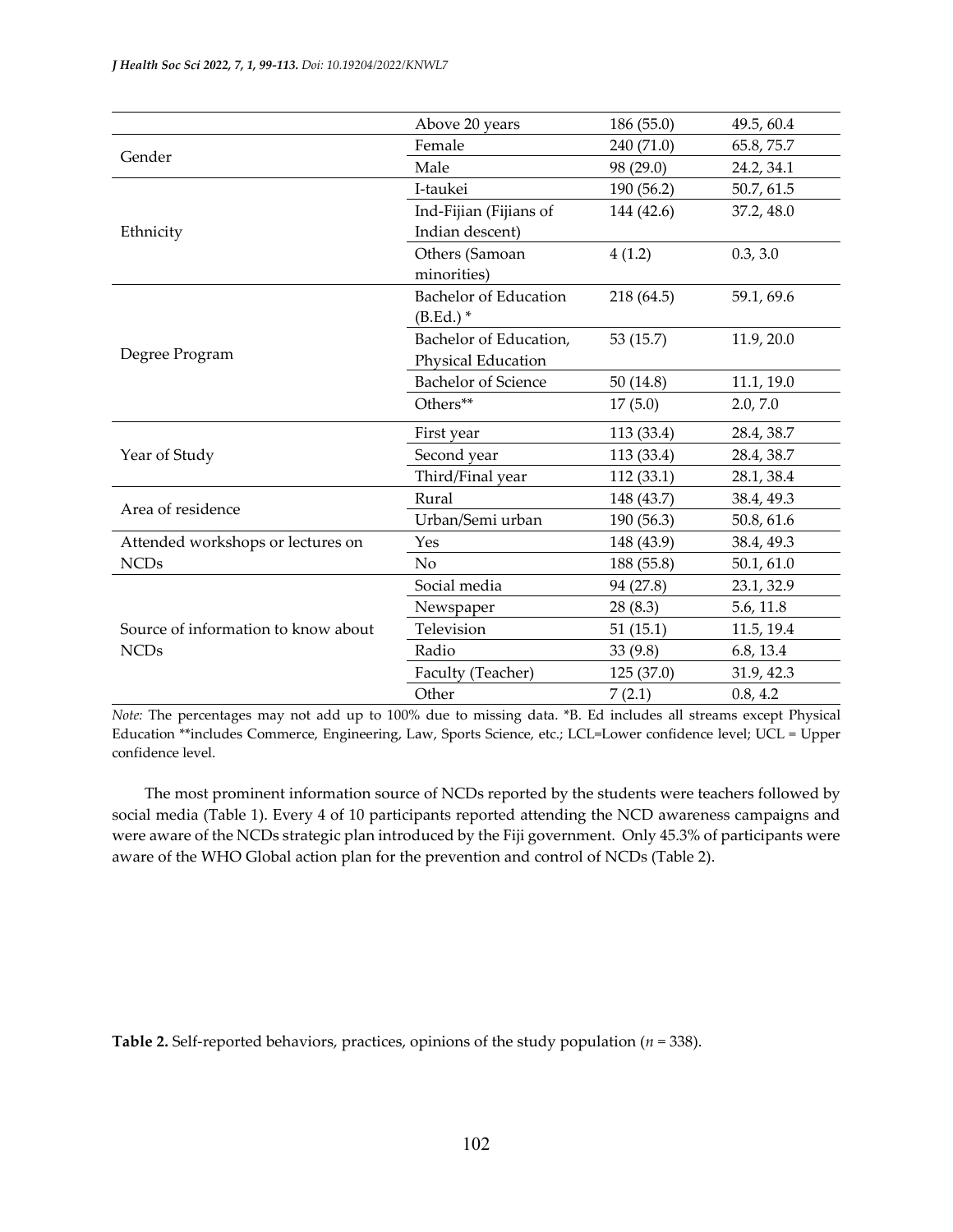| Variable                  | <b>Responses</b> | $n(^{0}_{0})$ | 95% CI (LCL, UCL) |
|---------------------------|------------------|---------------|-------------------|
|                           | Yes              | 246 (72.8)    | 67.7, 77.5        |
| Know about BMI            | N <sub>o</sub>   | 89 (26.3)     | 21.8, 31.4        |
|                           | Yes              | 200 (59.2)    | 53.7, 64.5        |
| Ever tried to check BMI   | N <sub>o</sub>   | 132 (39.1)    | 33.8, 44.4        |
|                           | Yes              | 91 (26.9)     | 22.2, 31.9        |
| Smoking                   | No               | 247 (73.1)    | 68.0, 77.7        |
|                           | Yes              | 162 (47.9)    | 42.5, 53.4        |
| Alcohol                   | No               | 176(52.1)     | 46.6, 57.5        |
|                           | Yes              | 322 (95.3)    | 92.4, 97.2        |
| Eat junk food             | No               | 16(4.7)       | 2.7, 7.6          |
| Most of NCDs are          | Yes              | 296 (87.6)    | 83.6, 90.9        |
| preventable               | N <sub>o</sub>   | 42(12.4)      | 9.1, 16.4         |
| Ever attended an NCD      | Yes              | 146 (43.2)    | 37.8, 48.6        |
| awareness campaign        | No               | 190 (56.2)    | 50.7, 61.6        |
| Awareness of WHO Global   | Yes              | 153(45.3)     | 39.8, 50.7        |
| action plan 2013-20 for   | No               | 183 (54.1)    | 48.6, 59.5        |
| prevention and control of |                  |               |                   |
| <b>NCDs</b>               |                  |               |                   |
| Knowledge about the Fiji  | Yes              | 141 (41.7)    | 36.4, 47.1        |
| government NCDs           | No               | 192 (56.8)    | 51.3, 62.2        |
| strategic plan            |                  |               |                   |
| Education related to NCD  | Yes              | 318 (94.1)    | 91.0, 96.4        |
| should be integrated with | No               | 19(5.6)       | 3.4, 8.6          |
| existing curriculum       |                  |               |                   |

*Note:* CI= Confidence interval; LCL=Lower confidence level; UCL = Upper confidence level; The percentage may not add to 100% due to some missing data.

In our sample, a greater proportion of females were aware of the increasing prevalence of NCDs in Fiji as opposed to males (99.6% vs. 91.8%; *p* =0.001; Table 3). In contrast, males were more likely to know about the NCD responsible for the highest mortality in Fiji compared to their female counterparts (30.6% vs. 21.3%, *p* =0.005; Table 3). Across different programs, those belonging to B.Ed. and B.Ed. in physical education were aware more about the annual global mortality burden attributed to NCDs compared to BSc. (22.0% vs. 13.2%,  $p = 0.04$ ; Table 3). Across the different years of study, those belonging to the second year were heard about NCDs compared to third year (100% vs. 99.1%, *p* = 0.03; Table 3). Second- and thirdyear students were more likely to report that NCDs are prevailing in Fiji compared to first students (100% vs. 92.0%, *p* =0.006; Table 3). In contrast, the third year was more likely to know about the name of the NCD responsible for the highest mortality in Fiji compared to the second year (58% vs. 56.6%, *p* =0.012; Table 3). Third year students knew more about the highest mortality globally annually from NCD compared to the First year (27.7% vs. 20.4%, *p* =0.04; Table 3).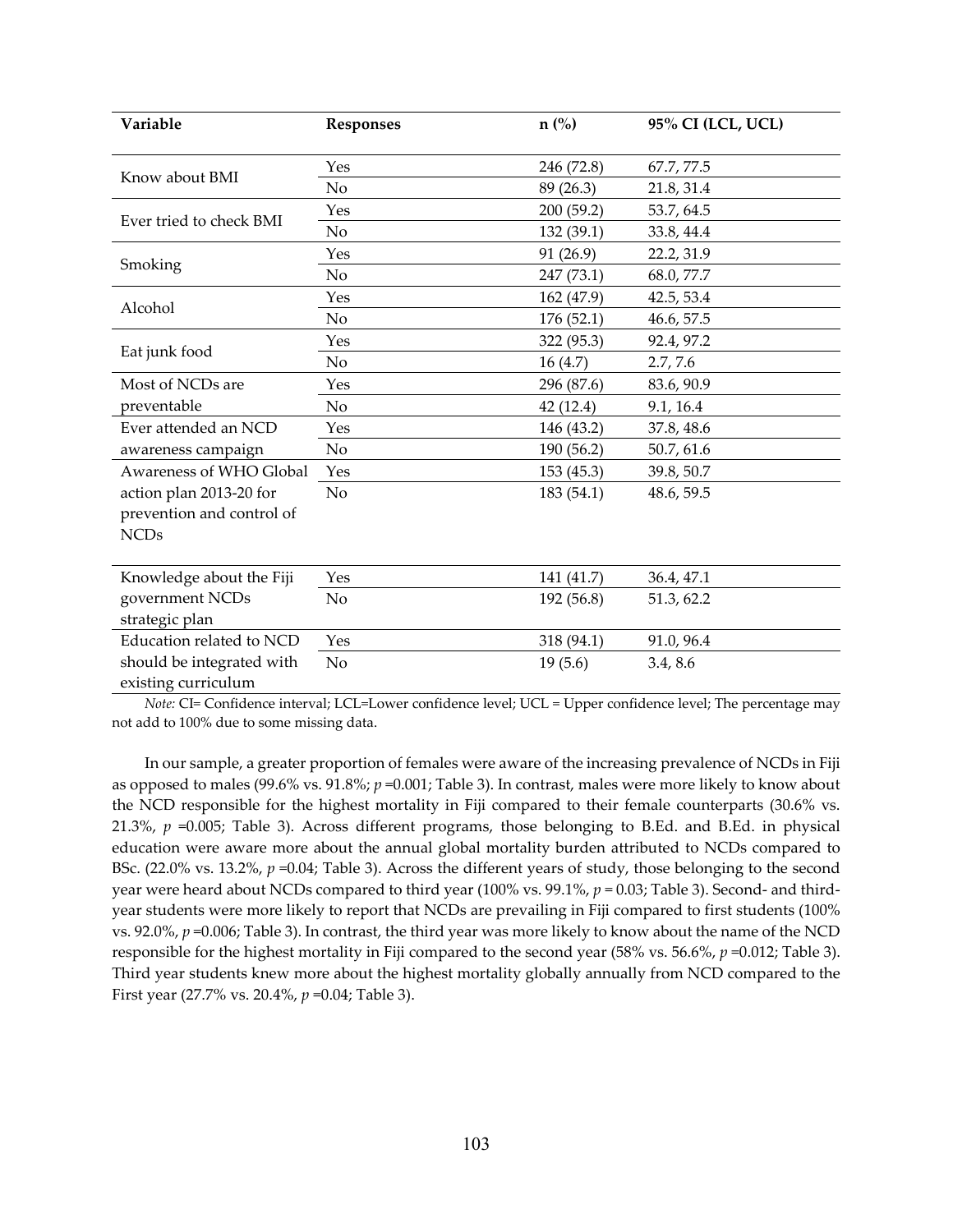| Question                                                         | Gender, n (%) |                 |         |                |                    | Degree Program, n (%) | Year of Study, n (%) |         |                |           |          |         |
|------------------------------------------------------------------|---------------|-----------------|---------|----------------|--------------------|-----------------------|----------------------|---------|----------------|-----------|----------|---------|
|                                                                  | $\mathbf{M}$  | $\mathbf F$     | p-value | B.Ed.          | <b>B.Ed.</b> in PE | B.Sc.                 | <b>Others</b>        | p-value | <b>Ist</b>     | 2nd       | 3rd      | p-value |
| Heard about NCDs?                                                |               |                 |         |                |                    |                       |                      |         |                |           |          |         |
| Yes                                                              | 96 (98.0)     | 236 (98.3)      | 0.5     | 214            | 51                 | 50                    | 17                   | 0.4     | 108            | 113       | 111      | 0.03    |
|                                                                  |               |                 |         | (98.2)         | (96.2)             | (100.0)               | (100.0)              |         | (95.6)         | (100.0)   | (99.1)   |         |
| No                                                               | 2(2.0)        | 4(1.7)          |         | 4(1.8)         | 2(3.8)             | 0(0.0)                | 0(0.0)               |         | 5(4.4)         | 0(0.0)    | 1(0.9)   |         |
| Are NCDs prevailing in Fiji?                                     |               |                 |         |                |                    |                       |                      |         |                |           |          |         |
| # Yes                                                            | 90(91.8)      | 236 (99.6)      | 0.001   | 211            | 51                 | 48 (96.0)             | 16(94.1)             | 0.8     | 104            | 113       | 113      | 0.006   |
|                                                                  |               |                 |         | (98.1)         | (96.2)             |                       |                      |         | (92.0)         | (100.0)   | (100.0)  |         |
| N <sub>o</sub>                                                   | 6             | $\mathbf{1}$    |         | $\overline{2}$ | $\overline{2}$     | $\overline{2}$        | $\mathbf{1}$         |         | $\overline{7}$ | $\Omega$  | $\Omega$ |         |
|                                                                  | (6.1)         | (0.4)           |         | (0.9)          | (3.8)              | (4.0)                 | (5.9)                |         | (8.0)          | (0.0)     | (0.0)    |         |
| Do you believe that NCDs are now a global public health problem? |               |                 |         |                |                    |                       |                      |         |                |           |          |         |
| # Yes                                                            | 94 (95.9)     | $235(97.9)$ 0.3 |         | 214            | 50                 | 49                    | 16                   | 0.3     | 108            | 111       | 110      | 0.3     |
|                                                                  |               |                 |         | (98.2)         | (94.3)             | (98.0)                | (94.1)               |         | (95.6)         | (98.2)    | (98.2)   |         |
| No                                                               | 4(4.1)        | 5(2.1)          |         | 4(1.8)         | 3(5.7)             | 1(2.0)                | 1(5.9)               |         | 5(4.4)         | 22(1.8)   | 2(1.8)   |         |
| Can we consider NCDs as "Lifestyle disease?                      |               |                 |         |                |                    |                       |                      |         |                |           |          |         |
| # Yes                                                            | 93 (94.9)     | 232(96.7)       | 0.4     | 206            | 52                 | 50                    | 17                   | 0.1     | 107            | 108       | 110      | 0.4     |
|                                                                  |               |                 |         | (94.5)         | (98.1)             | (100.0)               | (100.0)              |         | (94.7)         | (95.6)    | (98.2)   |         |
| <b>No</b>                                                        | 5(5.1)        | 8(3.3)          |         | 12(5.5)        | 1(1.9)             | 0(0.0)                | 0(0.0)               |         | 6(5.3)         | 5(4.4)    | 2(1.8)   |         |
| Where do the majority of premature deaths from NCDs occur?       |               |                 |         |                |                    |                       |                      |         |                |           |          |         |
| Low-income                                                       | 33            | 64              | 0.5     | 66             | 18                 | 12                    | $\mathbf{1}$         | 0.4     | 28             | 38 (33.6) | 31(27.7) | 0.06    |
| countries                                                        | (33.7)        | (26.7)          |         | (30.3)         | (34.0)             | (24.0)                | (5.9)                |         | (24.8)         |           |          |         |
| Middle-income                                                    | 20            | 48              |         | 46             | 10                 | 10                    | $\overline{2}$       |         | 16             | 29(25.7)  | 23(20.5) |         |
| countries                                                        | (20.4)        | (20.0)          |         | (21.1)         | (18.9)             | (20.0)                | (11.8)               |         | (14.2)         |           |          |         |

# **Table 3.** General knowledge or awareness about non-communicable diseases (*n* = 338).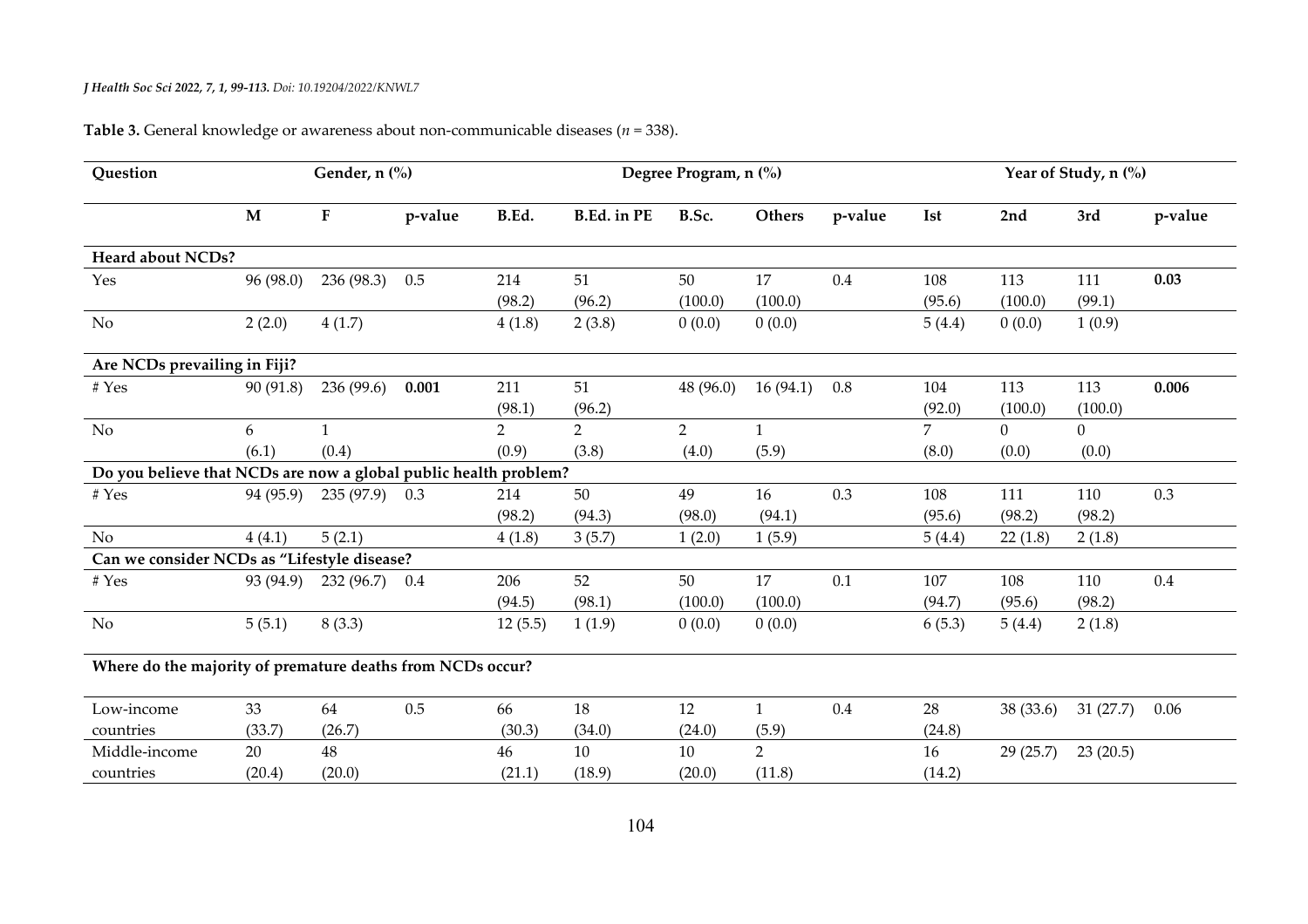| High-income                                          | 15       | 42         |       | 37       | 8              | 8              | $\overline{4}$ |      | 27             | 13(11.5)       | 17(15.2)  |      |
|------------------------------------------------------|----------|------------|-------|----------|----------------|----------------|----------------|------|----------------|----------------|-----------|------|
| countries                                            | (15.3)   | (17.5)     |       | (17.0)   | (15.1)         | (16.0)         | (23.5)         |      | (23.9)         |                |           |      |
| #Low-middle                                          | 30       | 86         |       | 69       | 17             | 20             | 10             |      | 42             | 33(29.2)       | 41(36.6)  |      |
| income countries                                     | (30.6)   | (35.8)     |       | (31.6)   | (32.1)         | (40.0)         | (58.8)         |      | (37.2)         |                |           |      |
| NCD is responsible largely for the global burden     |          |            |       |          |                |                |                |      |                |                |           |      |
| Cardiovascular                                       | 31       | 65         | 0.2   | 52       | 20             | 16             | 8              | 0.3  | 38             | 30(26.5)       | 28(25.2)  | 0.2  |
| diseases                                             | (31.6)   | (27.3)     |       | (24.1)   | (37.7)         | (32.0)         | (47.1)         |      | (33.9)         |                |           |      |
| Cancer                                               | 23(23.5) | 43(18.1)   |       | 45(20.8) | 10(18.9)       | 10(20.0)       | 1(5.9)         |      | 23(20.5)       | 26(23.0)       | 17(15.3)  |      |
| Respiratory                                          | 4(4.1)   | 4(1.7)     |       | 4(1.9)   | 2(3.8)         | 2(4.0)         | 0(0.0)         |      | 4(3.6)         | 1(0.9)         | 3(2.7)    |      |
| diseases                                             |          |            |       |          |                |                |                |      |                |                |           |      |
| Diabetes                                             | 40(40.8) | 126 (52.9) |       | 115      | 21(39.6)       | 22(44.0)       | 8(47.1)        |      | 47(42.0)       | 56 (49.6)      | 63 (56.8) |      |
|                                                      |          |            |       | (53.2)   |                |                |                |      |                |                |           |      |
| NCD is responsible for the highest mortality in Fiji |          |            |       |          |                |                |                |      |                |                |           |      |
| Cardiovascular                                       | 30       | 51         | 0.005 | 45       | 17             | 13             | 6              | 0.1  | 39             | 17             | 25        | .012 |
| diseases                                             | (30.6)   | (21.3)     |       | (20.6)   | (32.1)         | (26.0)         | (35.3)         |      | (34.5)         | (15.0)         | (22.3)    |      |
| Cancer                                               | 23       | 38         |       | 41       | 14             | $\overline{4}$ | $\overline{2}$ |      | 15             | 29             | 17        |      |
|                                                      | (23.5)   | (15.8)     |       | (18.8)   | (26.4)         | (8.0)          | (11.8)         |      | (13.3)         | (25.7)         | (15.2)    |      |
| Respiratory                                          | 6        | 6          |       | 10       | $\overline{0}$ | $\overline{2}$ | $\overline{0}$ |      | $\overline{4}$ | 3 <sup>1</sup> | 5         |      |
| diseases                                             | (6.1)    | (2.5)      |       | (4.6)    | (0.0)          | (4.0)          | (0.0)          |      | (3.5)          | (2.7)          | (4.5)     |      |
| # Diabetes                                           | 39       | 145        |       | 122      | 22             | 31             | 9              |      | 55             | 64             | 65        |      |
|                                                      | (39.8)   | (60.4)     |       | (66.3)   | (12.0)         | (16.8)         | (4.9)          |      | (48.7)         | (56.6)         | (58.0)    |      |
| How many people die globally annually from NCD       |          |            |       |          |                |                |                |      |                |                |           |      |
| 15 million                                           | 43       | 126        | 0.4   | 100      | 38             | 22             | 9              | 0.04 | 60             | 63             | 46        | 0.04 |
|                                                      | (43.9)   | (52.5)     |       | (45.9)   | (71.7)         | (44.0)         | (52.9)         |      | (53.1)         | (55.8)         | (41.1)    |      |
| 25 million                                           | 33       | 68         |       | 70       | 8              | 17             | 6              |      | 30             | 36             | 35        |      |
|                                                      | (33.7)   | (28.3)     |       | (32.1)   | (15.1)         | (34.0)         | (35.3)         |      | (26.5)         | (31.9)         | (31.3)    |      |
| #41 million                                          | 22       | 46         |       | 48       | $\overline{7}$ | 11             | $\overline{2}$ |      | 23             | 14             | 31        |      |
|                                                      | (22.4)   | (19.2)     |       | (22.0)   | (13.2)         | (22.0)         | (11.8)         |      | (20.4)         | (12.4)         | (27.7)    |      |
| NCD projected to cause the highest deaths by 2030?   |          |            |       |          |                |                |                |      |                |                |           |      |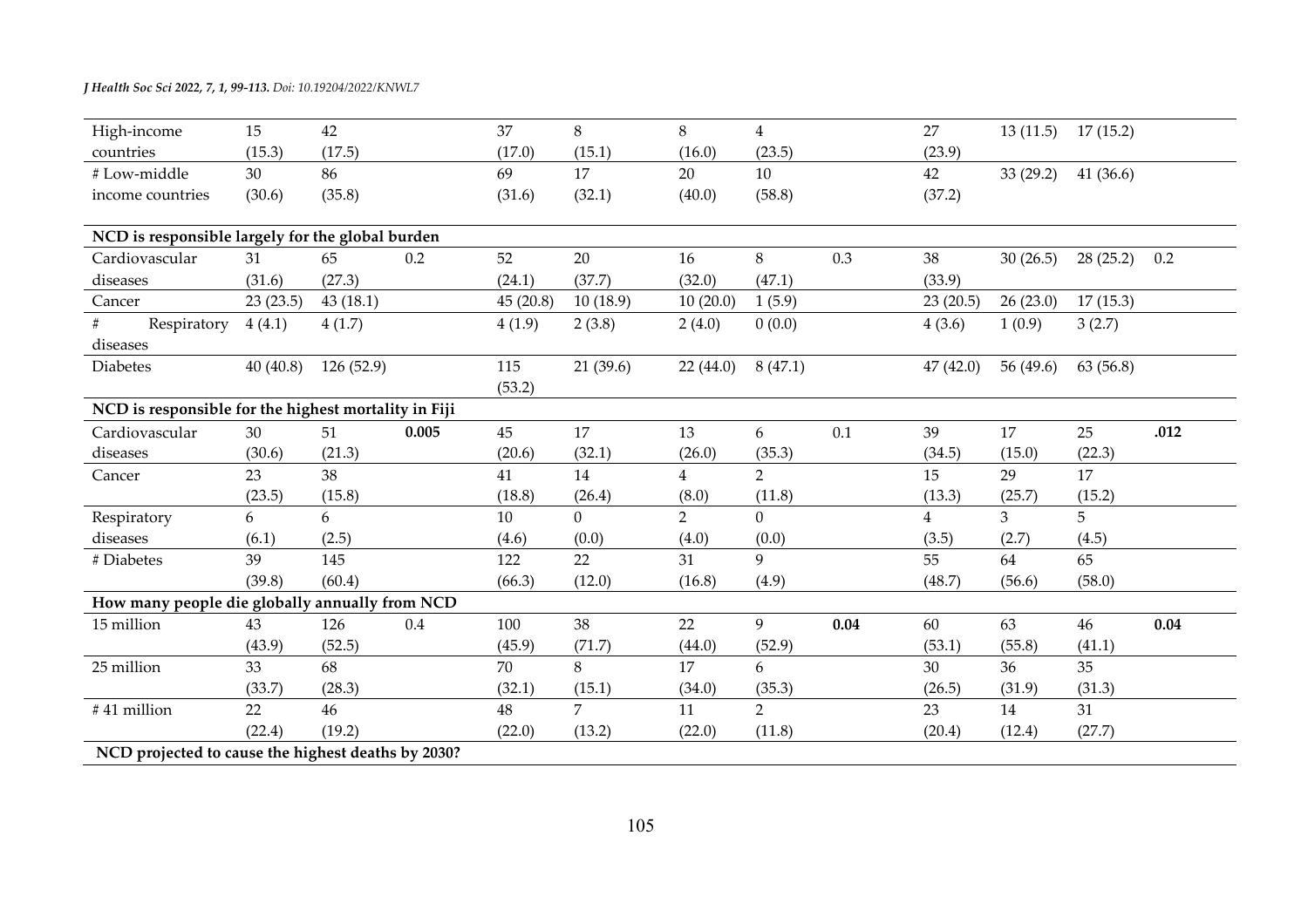| #Cardiovascular                                     | 39       | 113     | 0.3 | 101     | 20      | 22      | 9        | 0.3 | 55       | 42       | 55       | 0.5 |
|-----------------------------------------------------|----------|---------|-----|---------|---------|---------|----------|-----|----------|----------|----------|-----|
| diseases                                            | (39.8)   | (47.5)  |     | (46.8)  | (37.7)  | (44.0)  | (52.9)   |     | (49.1)   | (37.5)   | (49.1)   |     |
| Cancers                                             | 38       | 82      |     | 74      | 24      | 18      | 4        |     | 39       | 47       | 34       |     |
|                                                     | (38.8)   | (34.5)  |     | (34.3)  | (45.3)  | (36.0)  | (23.5)   |     | (34.8)   | (42.0)   | (30.4)   |     |
| Chronic respiratory                                 | 6        | 20      |     | 20      |         | 5.      | $\Omega$ |     | 6        | 10       | 10       |     |
| diseases                                            | (6.1)    | (8.4)   |     | (9.3)   | (1.9)   | (10.0)  | (0.0)    |     | (5.4)    | (8.9)    | (8.9)    |     |
| Digestive diseases                                  | 15(15.3) | 23(9.7) |     | 21(9.7) | 8(15.1) | 5(10.0) | 4(23.5)  |     | 12(10.7) | 13(11.6) | 13(11.6) |     |
| Which type of diabetes is the most common globally? |          |         |     |         |         |         |          |     |          |          |          |     |
| Type 1                                              | 37       | 88      | 0.3 | 81      | 16      | 21      | 7        | 0.7 | 50       | 33       | 42       | 0.2 |
|                                                     | (38.1)   | (37.0)  |     | (37.5)  | (30.2)  | (42.9)  | (41.2)   |     | (44.6)   | (29.5)   | (37.8)   |     |
| # Type 2                                            | 40       | 120     |     | 101     | 31      | 20      | 8        |     | 46       | 63       | 51       |     |
|                                                     | (41.2)   | (50.4)  |     | (46.8)  | (58.5)  | (40.8)  | (47.1)   |     | (41.1)   | (56.3)   | (45.9)   |     |
| Gestational                                         | 20       | 30      |     | 34      | 6       | 8       | 2        |     | 16       | 16       | 18       |     |
|                                                     | (20.6)   | (12.6)  |     | (15.7)  | (11.3)  | (16.3)  | (11.8)   |     | (14.3)   | (14.3)   | (16.2)   |     |

*Note*: P values<0.05 are considered statistically significant; # Correct answer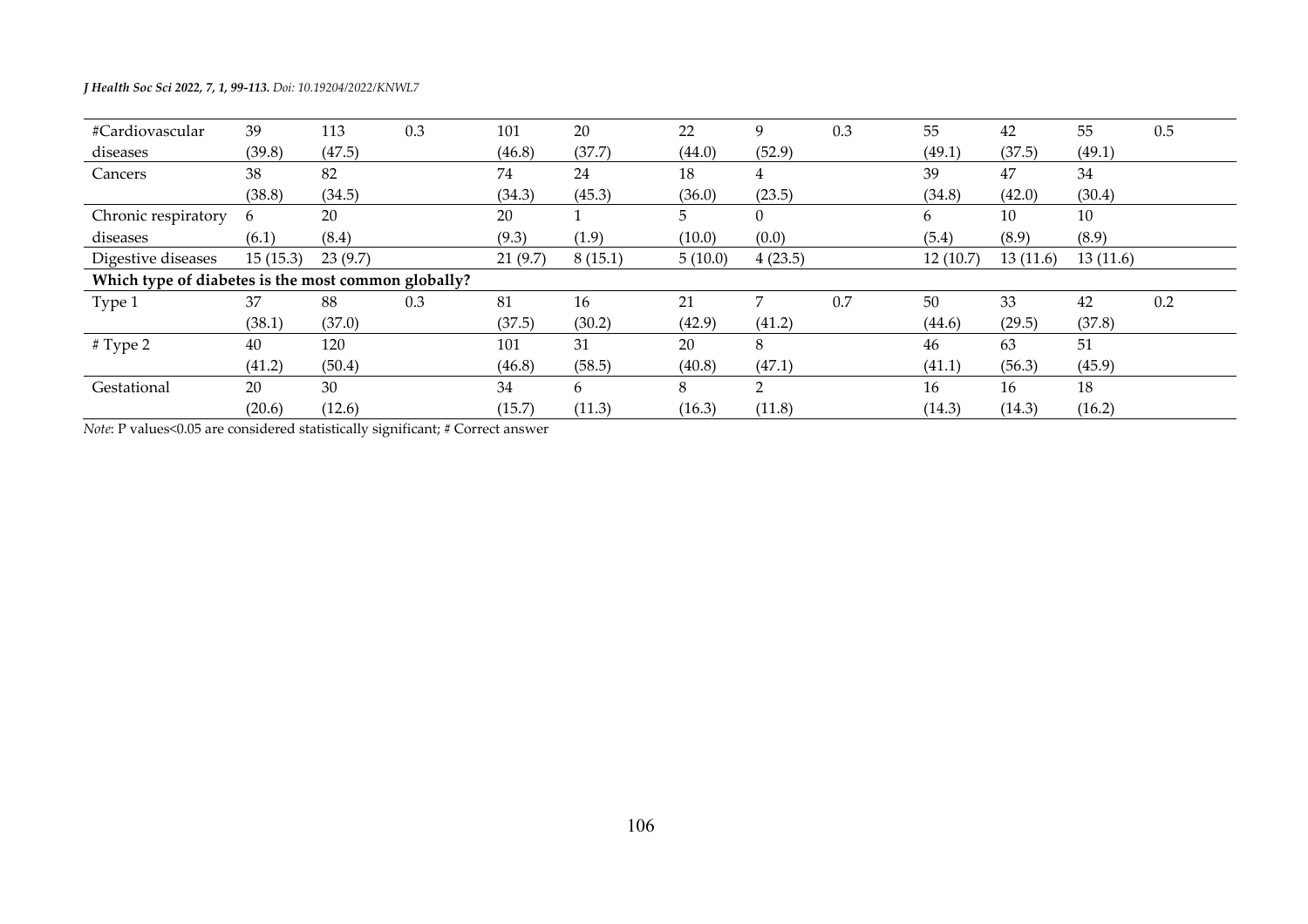# **Table 4.** Knowledge or awareness about risk factors associated with non-communicable diseases (*n* = 338).

| Question                                                                                  | Gender, n (%) |            |               | Degree Program, n (%) |                   |           |               |               | Year of Study, n (%) |            |           |         |
|-------------------------------------------------------------------------------------------|---------------|------------|---------------|-----------------------|-------------------|-----------|---------------|---------------|----------------------|------------|-----------|---------|
|                                                                                           | M             | F          | $p-$<br>value | <b>B.Ed</b>           | B.Ed in Bsc<br>PE |           | <b>Others</b> | $p-$<br>value | <b>Ist</b>           | 2nd        | 3rd       | p-value |
| Have you heard about the risk factors of NCDs?                                            |               |            |               |                       |                   |           |               |               |                      |            |           |         |
| Yes                                                                                       | 89 (90.8)     | 224 (93.3) | $0.4\,$       | 203 (93.1)            | 47 (88.7)         | 48(96.0)  | 15(88.2)      | 0.5           | 108<br>(95.6)        | 113(100.0) | 111(99.1) | 0.03    |
| No                                                                                        | 9(9.2)        | 16(6.7)    |               | 15(6.9)               | 6(11.3)           | 2(4.0)    | 2(11.8)       |               | 5(4.4)               | 0(0.0)     | 1(0.9)    |         |
| Can we consider NCDs as a key barrier to poverty alleviation and sustainable development? |               |            |               |                       |                   |           |               |               |                      |            |           |         |
| Yes                                                                                       | 75(76.5)      | 196 (82.4) | 0.2           | 182 (83.9)            | 40(75.5)          | 39(79.6)  | 10(58.8)      | 0.06          | 95<br>(84.1)         | 83 (74.8)  | 93 (83.0) | 0.2     |
| No                                                                                        | 23(23.5)      | 42(17.6)   |               | 35(16.1)              | 13(24.5)          | 10(20.4)  | 7(41.2)       |               | 18<br>(15.9)         | 28(25.2)   | 19(17.0)  |         |
| Which of the following are modifiable risk factors for NCDs?                              |               |            |               |                       |                   |           |               |               |                      |            |           |         |
| Tobacco use                                                                               | 10(10.3)      | 19(8.1)    | < 0.001       | 15(7.0)               | 8(15.1)           | 5(10.2)   | 1(6.3)        | 0.4           | 9(8.0)               | 10(9.3)    | 10(9.0)   | 0.9     |
| Unhealthy diet                                                                            | 23(23.7)      | 27(11.5)   |               | 34 (15.9)             | 8(15.1)           | 6(12.2)   | 2(12.5)       |               | 19<br>(16.8)         | 13(12.0)   | 18(16.2)  |         |
| Physical inactivity                                                                       | 11(11.3)      | 10(4.3)    |               | 12(5.6)               | 7(13.2)           | 2(4.1)    | 0(0.0)        |               | 8(7.1)               | 8(7.4)     | 5(4.5)    |         |
| Alcohol abuse                                                                             | 6(6.2)        | 7(3.0)     |               | 9(4.2)                | 2(3.8)            | 2(4.1)    | 0(0.0)        |               | 3(2.7)               | 6(5.6)     | 4(3.6)    |         |
| # All of the above                                                                        | 47 (48.5)     | 172 (73.2) |               | 144 (67.3)            | 28(52.8)          | 34 (69.4) | 13(81.3)      |               | 74<br>(65.5)         | 71(65.7)   | 74 (66.7) |         |
| Does physical activity help to prevent NCDs?                                              |               |            |               |                       |                   |           |               |               |                      |            |           |         |
| # Yes                                                                                     | 83 (85.6)     | 209 (87.8) | 0.6           | 190 (87.6)            | 44 (83.0)         | 42 (85.7) | 16(100.0)     | 0.3           | 99<br>(88.4)         | 96 (85.7)  | 97 (87.4) | 0.8     |
| $\rm No$                                                                                  | 14 (14.4)     | 29(12.2)   |               | 27(12.4)              | 9(17.0)           | 7(14.3)   | 0(0.0)        |               | 13<br>(11.6)         | 16(14.3)   | 14(12.6)  |         |
| Insufficient physical activity a risk factor for following diseases?                      |               |            |               |                       |                   |           |               |               |                      |            |           |         |
| Cardiovascular<br>disease                                                                 | 22(22.4)      | 29(12.2)   | 0.2           | 28 (13.0)             | 13(24.5)          | 7(14.0)   | 3(17.6)       | 0.002         | 29<br>(25.7)         | 9(8.0)     | 13(11.7)  | 0.04    |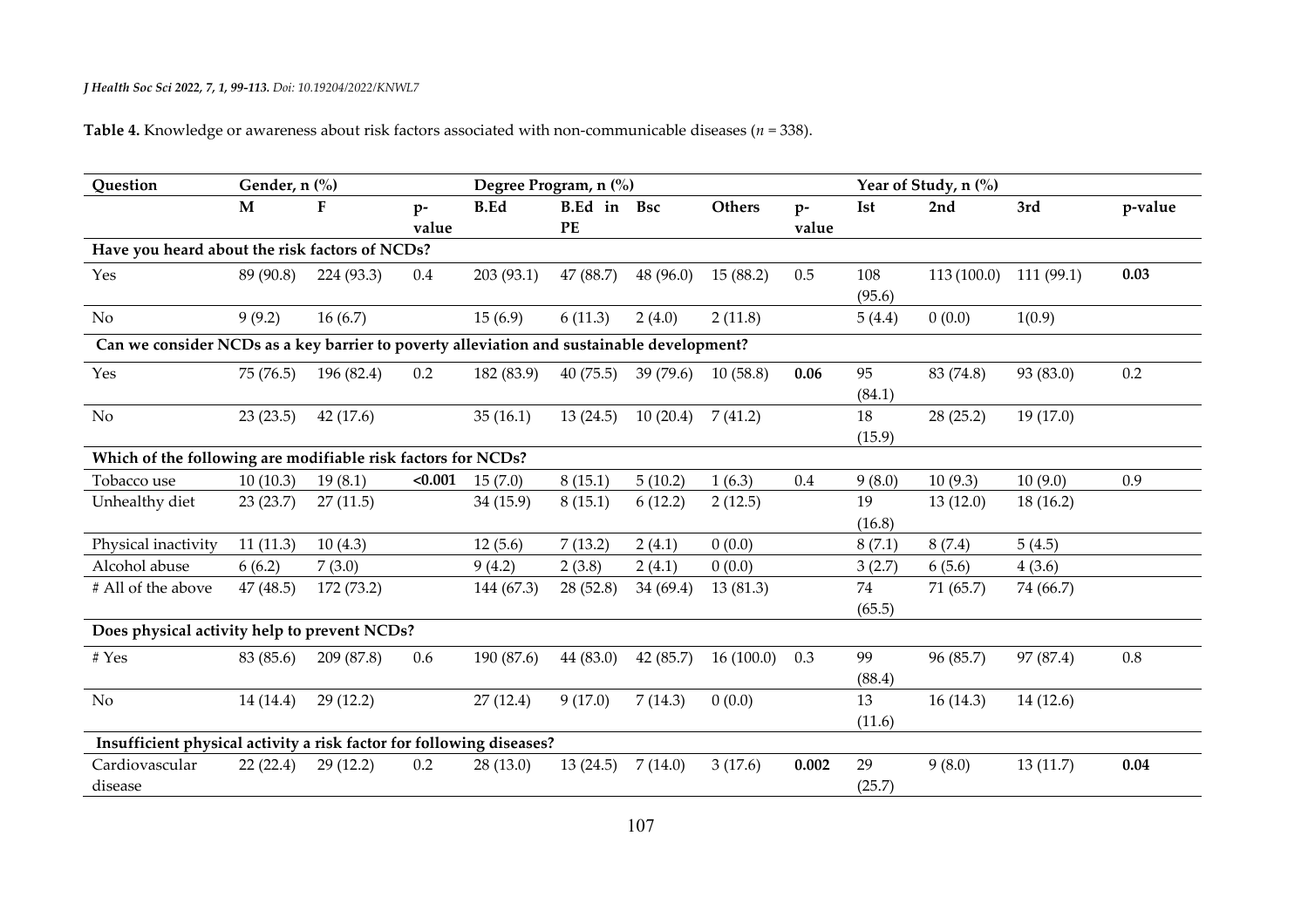| Type 2 diabetes                                                                      | 7(7.1)             | 20(8.4)    |     | 11(5.1)    | 10(18.9)  | 6(12.0)  | 0(0.0)   |         | 10(8.8)      | 9(8.0)     | 8(7.2)     |     |
|--------------------------------------------------------------------------------------|--------------------|------------|-----|------------|-----------|----------|----------|---------|--------------|------------|------------|-----|
| Cancer                                                                               | 5(5.1)             | 10(4.2)    |     | 10(4.6)    | 5(9.4)    | 0(0.0)   | 0(0.0)   |         | 4(3.5)       | 6(5.4)     | 5(4.5)     |     |
| Obesity                                                                              | 26(26.5)           | 80 (33.6)  |     | 72 (33.3)  | 10(18.9)  | 20(40.0) | 4(23.5)  |         | 29<br>(25.7) | 39(34.8)   | 38 (34.2)  |     |
| $\#$ All                                                                             | 38 (38.8)          | 99 (41.6)  |     | 95 (44.0)  | 15(28.3)  | 17(34.0) | 10(58.8) |         | 41<br>(36.3) | 49 (43.8)  | 47(42.3)   |     |
| What is the WHO recommendation for physical activity among children and adolescents? |                    |            |     |            |           |          |          |         |              |            |            |     |
| 60<br>#<br>moderate<br>to<br>rigorous activity                                       | minutes $73(74.5)$ | 184(76.3)  | 0.2 | 170 (78.0) | 36(67.9)  | 40(80.0) | 11(64.7) | $0.4\,$ | 89<br>(78.8) | 80 (70.8)  | 88 (78.6)  | 0.4 |
| 70<br>minutes<br>moderate<br>to<br>rigorous activity                                 | 20(20.4)           | 34 (14.2)  |     | 33(15.1)   | 10(18.9)  | 6(12.0)  | 5(29.4)  |         | 16<br>(14.2) | 24(21.2)   | 14(12.5)   |     |
| minutes $5(5.1)$<br>80<br>moderate<br>to<br>rigorous activity                        |                    | 22(9.2)    |     | 15(6.9)    | 7(13.2)   | 4(8.0)   | 1(5.9)   |         | 8(7.1)       | 9(8.0)     | 10(8.9)    |     |
| WHO recommended level of physical activity for 18+ years                             |                    |            |     |            |           |          |          |         |              |            |            |     |
| 150<br>minutes/week                                                                  | 41(41.8)           | 97(40.4)   | 0.3 | 85 (39.0)  | 22(41.5)  | 27(54.0) | 4(23.5)  | $0.4\,$ | 49<br>(43.4) | 43 (38.1)  | 46(41.1)   | 0.3 |
| 120 minutes/week                                                                     | 41(41.8)           | 117(48.8)  |     | 104(47.7)  | 25(47.2)  | 19(38.0) | 10(58.8) |         | 52<br>(46.0) | 59 (52.2)  | 47(42.0)   |     |
| 160 minutes/week                                                                     | 16(16.3)           | 26(10.8)   |     | 29 (13.3)  | 6(11.3)   | 4(8.0)   | 3(17.6)  |         | 12<br>(10.6) | 11(9.7)    | 19(17.0)   |     |
| Does diet control help in preventing NCDs?                                           |                    |            |     |            |           |          |          |         |              |            |            |     |
| $\#$ Yes                                                                             | 91 (92.9)          | 218 (90.8) | 0.5 | 196 (89.9) | 49 (92.5) | 48(96.0) | 16(94.1) | 0.5     | 99<br>(87.6) | 106 (93.8) | 104 (92.9) | 0.2 |
| No                                                                                   | 7(7.1)             | 22(9.2)    |     | 22(10.1)   | 4(7.5)    | 2(4.0)   | 1(5.9)   |         | 14<br>(12.4) | 7(6.2)     | 8(7.1)     |     |
| Four behavioural risk factors causing high disease burden in Fiji                    |                    |            |     |            |           |          |          |         |              |            |            |     |
| Alcohol<br>consumption                                                               | 10(10.2)           | 30(12.7)   | 0.2 | 22(10.2)   | 10(18.9)  | 5(10.2)  | 3(17.6)  | 0.3     | 17<br>(15.0) | 9(8.2)     | 14(12.5)   | 0.4 |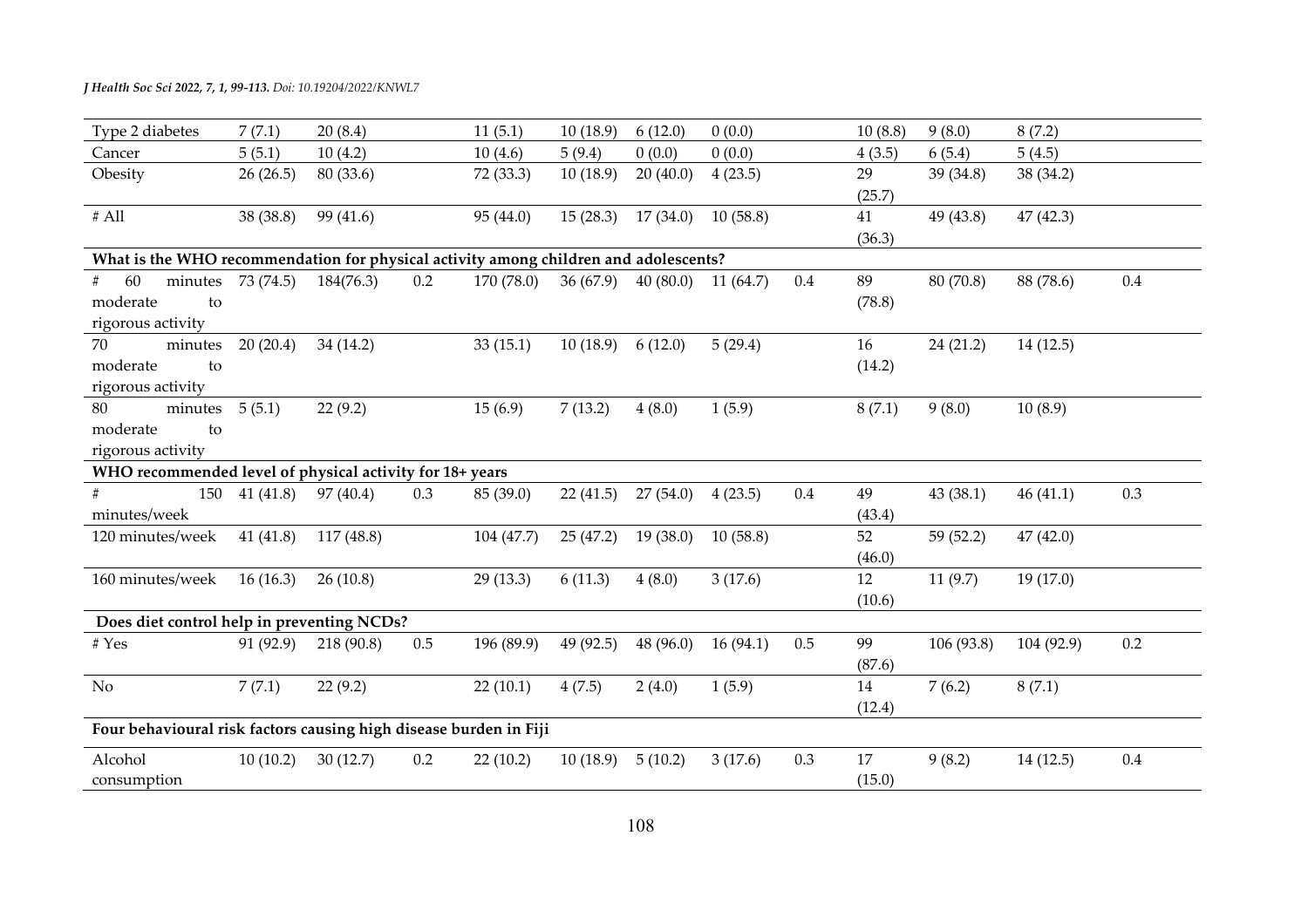|  |  |  | <b>J Health Soc Sci 2022, 7, 1, 99-113.</b> Doi: 10.19204/2022/KNWL7 |
|--|--|--|----------------------------------------------------------------------|
|--|--|--|----------------------------------------------------------------------|

| <b>Diabetes</b>                                        | 14 (14.3) | 33(13.9)   |     | 27(12.5)   | 13(24.5) | 4(8.2)   | 3(17.6) |      | 16      | 15(13.6)  | 16(14.3)    |     |
|--------------------------------------------------------|-----------|------------|-----|------------|----------|----------|---------|------|---------|-----------|-------------|-----|
|                                                        |           |            |     |            |          |          |         |      | (14.2)  |           |             |     |
| Obesity                                                | 14(14.3)  | 17(7.2)    |     | 19(8.8)    | 6(11.3)  | 5(10.2)  | (5.9)   |      | 11(9.7) | 14 (12.7) | 6(5.4)      |     |
| High BP                                                | 9(9.2)    | 15(6.3)    |     | 16(7.4)    | 4(7.5)   | 3(6.1)   | 1(5.9)  |      | 10(8.8) | 5(4.5)    | 9(8.0)      |     |
| # All                                                  | 51(52.0)  | 142 (59.9) |     | 132(61.1)  | 20(37.7) | 32(65.3) | 9(52.9) |      | 59      | 67(60.9)  | 67(59.8)    |     |
|                                                        |           |            |     |            |          |          |         |      | (52.2)  |           |             |     |
| The most significant risk factor for cancer in general |           |            |     |            |          |          |         |      |         |           |             |     |
| Unhealthy food                                         | 17(17.3)  | 341 (14.2) | 0.2 | 32(14.7)   | 6(11.3)  | 10(20.0) | 3(17.6) | 0.02 | 16      | 13(11.5)  | 22(19.6)    | 0.4 |
|                                                        |           |            |     |            |          |          |         |      | (14.2)  |           |             |     |
| Alcohol                                                | 11(11.2)  | 12(5.0)    |     | 9(4.1)     | 9(17.0)  | 5(10.0)  | 0(0.0)  |      | 7(6.2)  | 6(5.3)    | 10(8.9)     |     |
| Sunlight                                               | 2(2.0)    | 8(3.3)     |     | 5(2.3)     | 4(7.5)   | 1(2.0)   | 0(0.0)  |      | 3(2.7)  | 4(3.5)    | 3(2.7)      |     |
| #Tobacco                                               | 29(29.6)  | 71(29.6)   |     | 71 (32.6)  | 16(30.2) | 8(16.0)  | 5(29.4) |      | 40      | 35(31.0)  | 25(22.3)    |     |
|                                                        |           |            |     |            |          |          |         |      | (35.4)  |           |             |     |
| All                                                    | 39(39.8)  | 115 (47.9) |     | 101 (46.3) | 18(34.0) | 26(52.0) | 9(52.9) |      | 47      | 55 (48.7) | 46.4)<br>52 |     |
|                                                        |           |            |     |            |          |          |         |      | (41.6)  |           |             |     |

*Note:* a. Marginally significant; # Correct answer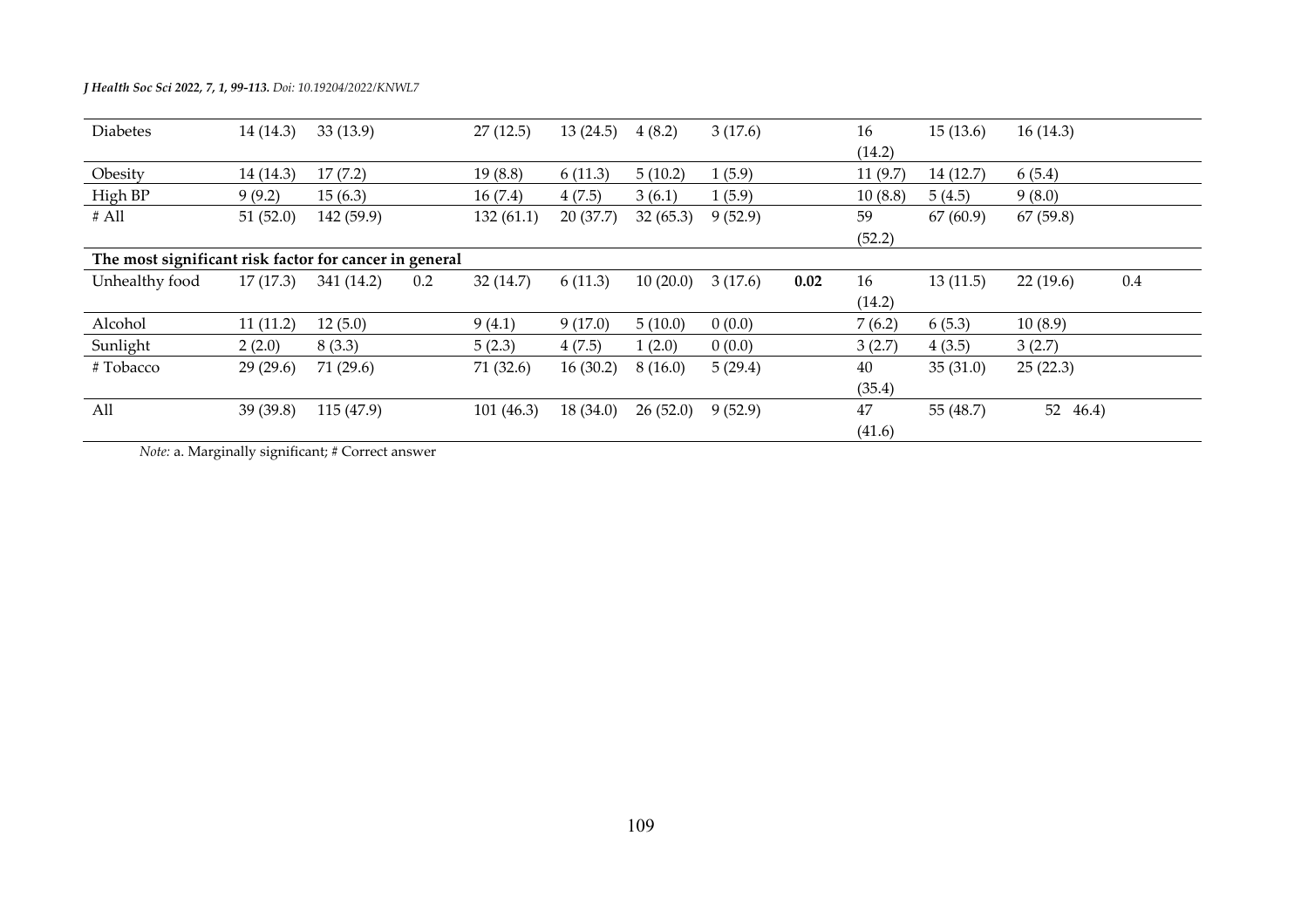## **DISCUSSION**

The purpose of this study was to investigate the knowledge or awareness level of NCDs and their risk factors among university students. To our knowledge, this is the first study that explored the awareness of NCDs and their risk factors in university students in Fiji. Nevertheless, the rising numbers of NCDs have become a major problem in Fiji that needs to be addressed from all population subgroups. A multifaceted and sustainable approach is warranted to design and promote health awareness as addressing NCDs is a global priority [12]. In this study, participants reported that they first came to know about NCDs and their risk factors from their teachers followed by the social media. These findings underscore the need for integrating health literacy courses with the existing curriculum, in which health promotion messaging from teachers and social media can be utilized for the mass persuasion of the students [20,21]. Consistent with our findings, teachers' lectures were the most essential information sources for students to enhance their awareness about NCDs, according to another study conducted in Thailand and Malaysia [22,23].

We found that the overall knowledge or awareness of the study respondents was encouraging, however, the study also found that students were not having a fair idea about prevailing of NCDs in Fiji. It is surprising to note that after having 84% of the high burden of NCDs in Fiji's mortality rate, students are not having sufficient knowledge and awareness. This may be due to the lack of awareness camps and informative workshops being organized in the community. This finding was consistent with a study done by Kumar & Kaur in 2018 [11]. The knowledge of the respondents on insufficient physical activity as a risk factor of NCDs among different years and programs of study has experienced some pattern of differences, the probable reason for these results is related to study content and exposure to the awareness camps during their progression throughout the study program and year. This finding was supported by a study done by Onagbiye and colleagues [2], which indicated that the study's participants had little knowledge about physical activity, but lacked sufficient knowledge with regards to NCDs.

The growing NCD epidemic in low- and middle-income nations is posing a serious danger to progress toward sustainable development goals, particularly poverty reduction methods [2]. A majority of our participants also think that NCDs are key barriers to poverty alleviation and sustainable development. The important aspects of the government annual reports, which are routinely published in the press and also publicized through social media platforms, could be the explanation for participants' high understanding of this topic.

The results of this study also indicate that the respondents in this study had less awareness about the initiatives to prevent NCDs despite government or public health agencies' information campaigns. This issue needs to be addressed by the policymakers to laid down a strong awareness system. To control and preventing the risk factors of NCDs, Ministry of Health and Medical Services, Fiji implemented strategic plans [25]. The result of this study shows that one-half of the respondents (41.7%) were only aware of this important strategic plan. Only 43.2% of participants were able to see the NCDs awareness camp nearby their homes. The ministry can take the help of community members to make the awareness camps more visible for maximum outreach. Kumar & Kaur [1] have also suggested that vigorous outreach campaigns be conducted in communities and schools with parents as a targeted audience. In the wake of the WHO global action plan for NCD, several LMICs are making efforts to implement WHO recommendations to tackle the NCD burden [26]. This plan has drawn reasonable attention worldwide owing to its requirement to curb NCDs but this study results revealed that only 45.3% of respondents were aware of this action plan. The less awareness level may draw questions on the effectiveness of a strategic plan outreach to the community members. Needless to say, the results of this study are very supportive to re-designing the health promotion strategies to control NCDs and these findings can also be considered as the wake-up call for the design and development of a curricular plan which must be having the inclusion of the NCD's related matter.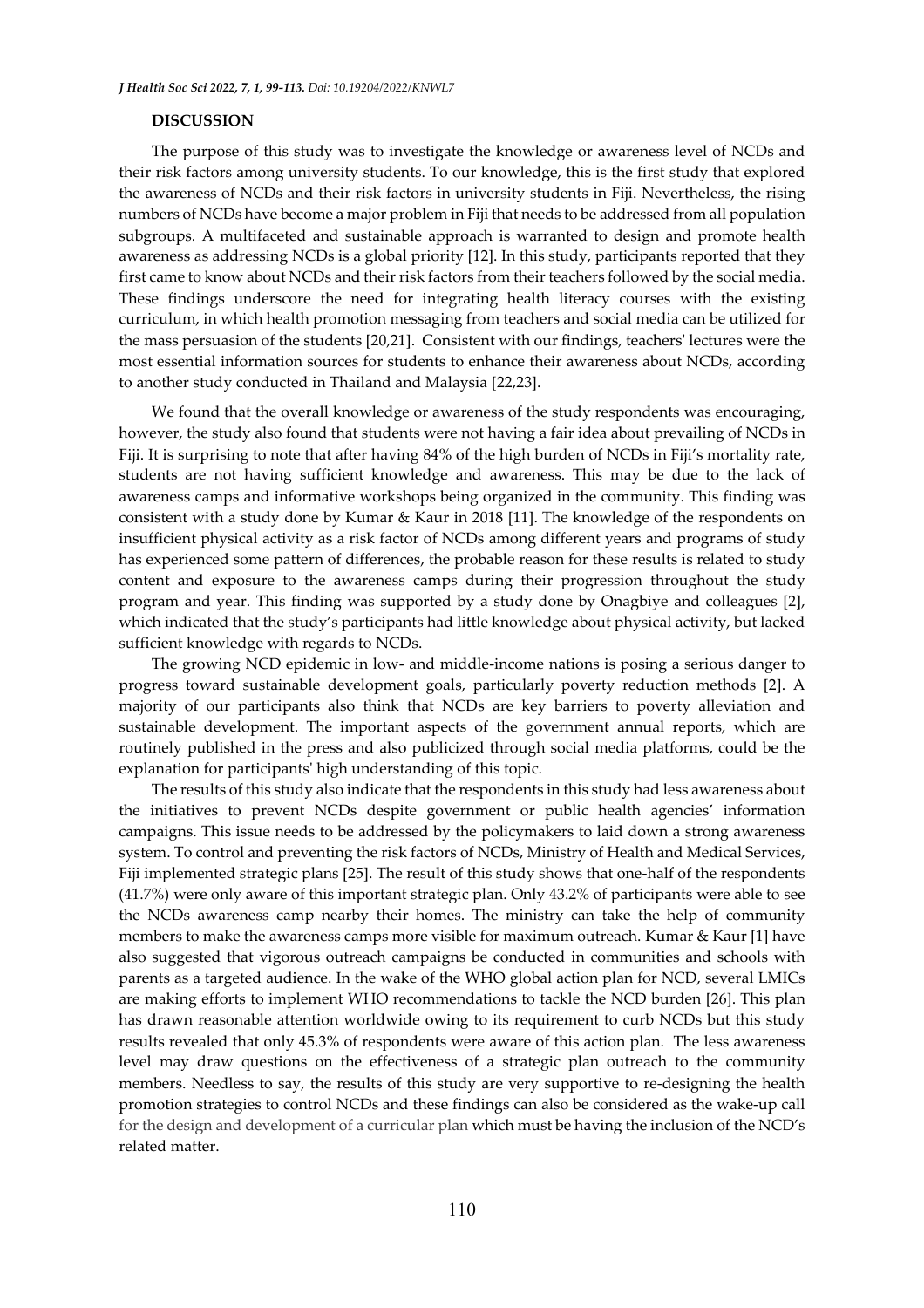#### *Study limitations*

This study is not without limitations. First, given the travel restrictions due to the COVID-19 pandemic, we were only able to recruit students from campuses of a single institution, which may obscure the generalization of results to other institutions in Fiji. Future large-scale and multi-centric studies can be planned to improve the representativeness of the sample and the external validity of the results. Second, owing to the cross-sectional nature of this study, causation, and temporality could not be assessed. Third, this study may be subject to language bias as students who understand English were only included. In addition, social desirability bias could occur, especially while reporting the practice of unhealthy behaviours by the students. Finally, the survey was not based on the theoretical constructs, which may limit inferencing. This highlights the need of developing survey instruments based on newer-generations theoretical frameworks with robust psychometric properties.

## **CONCLUSION**

The role of students is noticeably extended in the education system where they can provide disease-related education to their families along with the communities and contributes to a reduction in the burden of NCDs in society. Students can contribute in different ways to forestall NCDs. For instance, they can use social media to provide a novel perspective on NCD prevention and control by sharing knowledge and information on key risk factors and interventions. The basic level of knowledge is essential to promote health-related behaviors and consequently reduce the burdens of NCDs. An important way to control NCDs is to focus on reducing the risk factors associated with NCDs.

Modifiable risk factors can be curbed through integrating NCDs-related education activities in the current curriculum that can improve the overall awareness among the students. Physical education should be offered as mandatory at the early school levels (primary and secondary), to promote physical activity behaviors. The Physical education teachers (PETs) are the real craftsmen, who can contribute to craft the future of a healthy nation by designing sports and physical activities, therefore, PETs empowerment and knowledge enrichment are also required to attend to deliver quality physical education program. A well-coordinated approach by health ministry and local health departments is also required to organize frequent camps in the educational institutions to spread the awareness related to NCDs.

**Author Contributions:** Conceptualization: AKS. Methodology: AKS and KB. Software: KB. Validation: AKS and KB. Formal analysis: KB. Investigation: AKS & KB. Resources: AKS & KB. Data curation: AKS. Writing—AKS & KB: Writing—AKS & KB. All authors have read and agreed to the published version of the manuscript.

**Funding:** This research received no external funding.

**Institutional Review Board Statement:** Approval for conducting this study was obtained from the Committee on Human Research Subjects (CHRS# 3-20, March 24, 2020), Fiji National University, Fiji Islands. The ethics committee reviewed/approved this study protocol, participant information sheet (PIS), informed consent form, and the survey questionnaire.

**Informed Consent Statement:** Informed consent was obtained from all subjects involved in the study.

**Acknowledgments:** We would like to give thanks to Ms. Gade D. Waqa, Head of C-POND Research Centre, College of Medicine Nursing and Health Sciences, Fiji National University for providing her insightful comments on the survey instrument and We also thank all the Principal Lecturers who have given their support in the data collection process.

**Conflicts of Interest:** The authors declare no conflict of interest.

**Publisher's Note:** Edizioni FS stays neutral with regard to jurisdictional claims in published maps and institutional affiliation.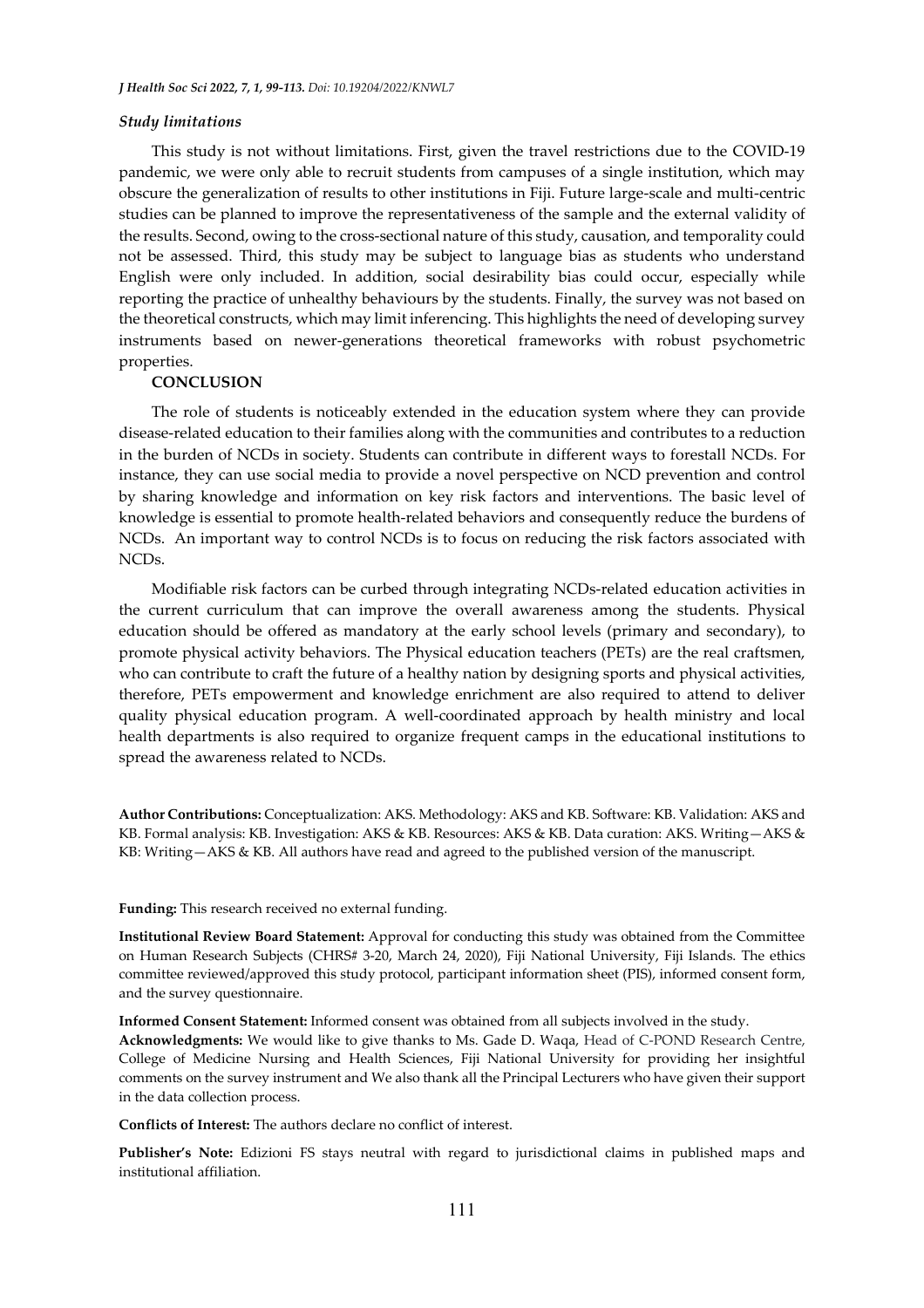## **References**

- 1. Noncommunicable diseases fact sheet. World Health Organization; 2021 [cited 2022 March 14]. Available from: [https://www.who.int/news-room/fact-sheets/detail/noncommunicable](https://www.who.int/news-room/fact-sheets/detail/noncommunicable%20%20diseases#:~:text=An%20important%20way%20to%20control,for%20guiding%20policy%20and%20priorities)  [diseases#:~:text=An%20important%20way%20to%20control,for%20guiding%20policy%20and%20prio](https://www.who.int/news-room/fact-sheets/detail/noncommunicable%20%20diseases#:~:text=An%20important%20way%20to%20control,for%20guiding%20policy%20and%20priorities) [rities.](https://www.who.int/news-room/fact-sheets/detail/noncommunicable%20%20diseases#:~:text=An%20important%20way%20to%20control,for%20guiding%20policy%20and%20priorities)
- 2. Chand SS, Singh B, Kumar S. The economic burden of non-communicable disease mortality in the South Pacific: Evidence from Fiji. Plos One. 2020;15(7). Doi: [10.1371/journal.pone.0236068.](https://doi.org/10.1371/journal.pone.0236068)
- 3. Baghbani-Oskouei A, Tohidi M, Asgari S, Ramezankhani A, Azizi F, Hadaegh F. Serum Lipids During 20 Years in the Tehran Lipid and Glucose Study: Prevalence, Trends and Impact on Non-Communicable Diseases. Int J Endocrinol Metab. 2018;16(4 (Suppl). Doi:10.5812/ijem.84750.
- 4. Meyer J. Diabetes deaths in Fiji worst in the world says watchdog 2018. Asia Pacific Report; 2018 [cited 2022 March 14]. Available from[: https://asiapacificreport.nz/2018/05/30/diabetes-deaths-in-fiji](https://asiapacificreport.nz/2018/05/30/diabetes-deaths-in-fiji-worst-in-the-world-says-report/)[worst-in-the-world-says-report/.](https://asiapacificreport.nz/2018/05/30/diabetes-deaths-in-fiji-worst-in-the-world-says-report/)
- 5. Hoy D, Roth A, Viney K, Souares Y, Lopez A. Findings and Implications of the Global Burden of Disease 2010 Study for the Pacific Islands. Prev Chronic Dis. 2014;11. [Doi:10.5888/pcd11.130344](https://doi.org/10.5888/pcd11.130344)
- 6. World Health Organization. (2016). Frequently asked questions on non-communicable diseases in the Eastern Mediterranean region. 2016 [cited 2022 March 12] Available from: [https://applications.emro.who.int/dsaf/EMROPUB\\_2016\\_EN\\_19619.pdf.](https://applications.emro.who.int/dsaf/EMROPUB_2016_EN_19619.pdf)
- 7. Kessaram T, McKenzie J, Girin N, Roth A, Vivili P, Williams G, et al. Noncommunicable diseases and risk factors in adult populations of several Pacific Islands: results from the WHO STEPwise approach to surveillance. Aust N Z J Public Health. 2015;39(4):336–343. [Doi:10.1111/1753-6405.12398.](https://doi.org/10.1111/1753-6405.12398)
- 8. Devi R, Kanitkar K, Narendhar R, Sehmi K, Subramaniam K. A Narrative Review of the Patient Journey Through the Lens of Non-communicable Diseases in Low- and Middle-Income Countries. Adv Ther. 2020;37(12):4808–4830. Doi:10.1007/s12325-020-01519-3.
- 9. Japan International Cooperation Agency. Data collection survey on current situation and countermeasures concerning non-communicable diseases in the Pacific Region.2013 [cited 2022 March 20]. Available from: https://openjicareport.jica.go.jp/pdf/12086823.pdf.
- 10. Xiaohui Hou, Ian Anderson, Ethan -John Burton-Mckenzie. Health & Non-communicable diseases [Internet]. The world bank; 2016 [cited 2022 March 20]. Available from: https://thedocs.worldbank.org/en/doc/942781466064200339- 0070022016/original/pacificpossiblehealth.pdf.
- 11. Kumar D, Kaur M. Non-communicable Diseases A Grave Concern for Fiji. South Hemisph Med J. 2018;1(1):11–18. Available from: [https://www.researchgate.net/publication/327172921\\_Non](https://www.researchgate.net/publication/327172921_Non-communicable_Diseases_-_A_Grave_Concern_for_Fiji_Southern_Hemisphere_Medical_Journal)[communicable\\_Diseases\\_-\\_A\\_Grave\\_Concern\\_for\\_Fiji\\_Southern\\_Hemisphere\\_Medical\\_Journal.](https://www.researchgate.net/publication/327172921_Non-communicable_Diseases_-_A_Grave_Concern_for_Fiji_Southern_Hemisphere_Medical_Journal)
- 12. Akseer N, Mehta S, Wigle J, Chera R, Brickman Z, Al-Gashm S, et al. Non-communicable diseases among adolescents: current status, determinants, interventions and policies. BMC Public Health. 2020;20(1). Doi:10.1186/s12889-020-09988-5.
- 13. Beaglehole R, Bonita R. Priority actions for the non-communicable disease crisis Authors' reply. Lancet. 2011;378(9791):565–566. Doi: 0.1016/s0140-6736(11)60393-0.
- 14. Gore F, Bloem P, Patton G, Ferguson J, Joseph V, Coffey C, et al. Global burden of disease in young people aged 10–24 years: a systematic analysis. Lancet. 2011;377(9783):2093–2102. [Doi:10.1016/s0140-](https://doi.org/10.1016/s0140-6736(11)60512-6) [6736\(11\)60512-6.](https://doi.org/10.1016/s0140-6736(11)60512-6)
- 15. Overview of NCD'S and risk factors. Centers for Disease Control and Prevention; 2013 [cited 2022 March 20]. Available from: https://www.cdc.gov/globalhealth/healthprotection/fetp/training\_modules/new-8/overview-ofncds\_ppt\_qa-revcom\_09112013.pdf.
- 16. Ministry of Health and Medical Services. Annual Report; 2015 [cited 2022 March 20]. Available from: http://www.health.gov.fj/publications/.
- 17. Noncommunicable Diseases Progress Monitor. World Health Organization. 2017 [cited 2022 March 20]. Available from: [https://apps.who.int/iris/bitstream/handle/10665/258940/9789241513029](https://apps.who.int/iris/bitstream/handle/10665/258940/9789241513029-eng.pdf;sequence=1) [eng.pdf;sequence=1.](https://apps.who.int/iris/bitstream/handle/10665/258940/9789241513029-eng.pdf;sequence=1)
- 18. Cohen J. Set Correlation and Contingency Tables. Appl Psychol Meas. 1988;12(4):425–434. Doi:10.1177/014662168801200410.